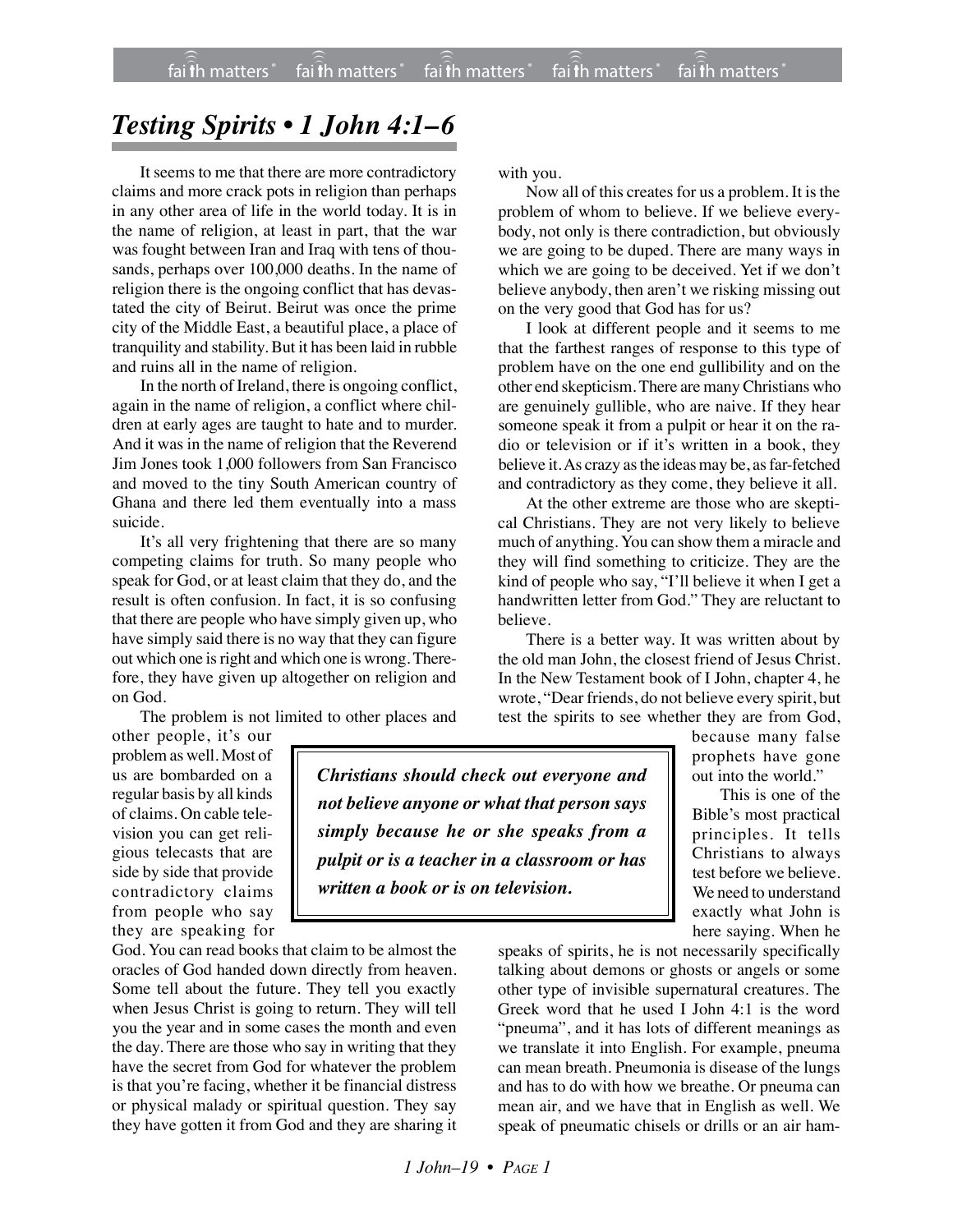mer. Pneuma can also mean wind that blows through at whatever speed for good or for ill. And the word can also mean spirit. It's the word that's used in the Bible for the Holy Spirit or for an evil spirit. The meaning of the word is neither good nor bad nor neutral. It can depend upon the context and what is being referred to.

Actually, there is a sense in which all of these meanings may here apply. Christians are here told to test or to check out the spirits, whether it's the current fad or some speaker or teacher who makes a claim that is alleged to have come from God, or it may mean the Spirit of God or the spirit of the devil. The point here is that Christians should check out everyone and not believe anyone or what that person says simply because he or she speaks from a pulpit or is a teacher in a classroom or has written a book or is on television. We as Christians should first run some tests. The reason we should do it is because there are many false prophets who have gone out into the world.

When I was a college student I had, for a couple of years, a job where one of my responsibilities had to do with electrical installations and repairs. I had to put in some circuits and wire fixtures and do some repairs and installations of air conditioners and furnaces and things like that. Up until that point, my experience had been pretty much turning lights on and off. I had never really known very much about electricity or how the whole thing worked. The fellow that trained me in that job taught me some basic things and then I learned a lot from trial and error. One of the basic things he taught me that was most helpful was that you should always check first to find out whether a wire was hot before you put your hand on it. He had me buy one of those little electrical testers with the two wires and the metal probes that are at the end, and at the other end was a little light. When you touch it into an outlet or to a wire that's hot, you can see whether or not there is electricity there. I carried one of those inexpensive testers in my pocket and did that test probably thousands of times, finding out if the wire had electricity before I grabbed it.

That is the same principal that is applied here in the New Testament. Before we grab onto some teacher or some teaching, we must first run a test. Before we join a church, before we believe something that's in a book, before we give money to some cause that is supposed to be good and right, we test first. Always test to find out whether or not it's 'hot' before grabbing hold of it. The principle is simply stated in four words, test before you believe.

The practical advice on how to actually conduct this test is here in I John, chapter 4. You will find there that the test is divided into a pair of categories referring to the test of the good guys who speak the truth and of the bad guys who speak falsehood.

*Dear friends, do not believe every spirit, but test the spirits to see whether they are from God, because many false prophets have gone out into the world. This is how you can recognize the Spirit of God: Every spirit that acknowledges that Jesus Christ has come in the flesh is from God, but every spirit that does not acknowledge Jesus is not from God. This is the spirit of the antichrist which you have heard is coming and even now is already in the world.*

*You, dear children, are from God and have overcome them, because the one who is in you is greater than the one who is in the world. They are from the world and therefore speak from the viewpoint of the world, and the world listens to them. We are from God, and whoever knows God listens to us; but whoever is not from God does not listen to us. This is how we recognize the Spirit of truth and the spirit of falsehood.*

 So first we run the good guy's test. The primary test is in verse 2. "This is how you can recognize the Spirit of God: Every spirit that acknowledges that Jesus Christ has come in the flesh is from God." In other words, Jesus is the litmus test of truth.

If you want to find out if a liquid is acid or not, you can put litmus paper into it. If it turns red, that proves that it is acid. The same is true concerning any truth that is presented to us. We can check it against Jesus Christ to determine if it is accurate or if it is false. Jesus is the litmus test for every teaching and for every teacher.

How do you run the test? Well there are really two parts. One has to do with fact, and the other has to do with faith. In both cases, it involves acknowledging Jesus Christ. The fact is that Jesus is the Christ, the eternal Son of God who became human in flesh like ours. So we can test any teaching up against that fact. But there is also a faith factor in all this, and that is a personal acknowledgement of this Jesus as the Christ and as the God of my life. So it must be both, not just fact without faith nor just faith without the right facts. In other words, is the teacher Christian in belief about Jesus and in the facts about Jesus? Does that teacher acknowledge Jesus Christ in terms of accuracy, but also in terms of personal commitment? It is not just a matter of a teacher get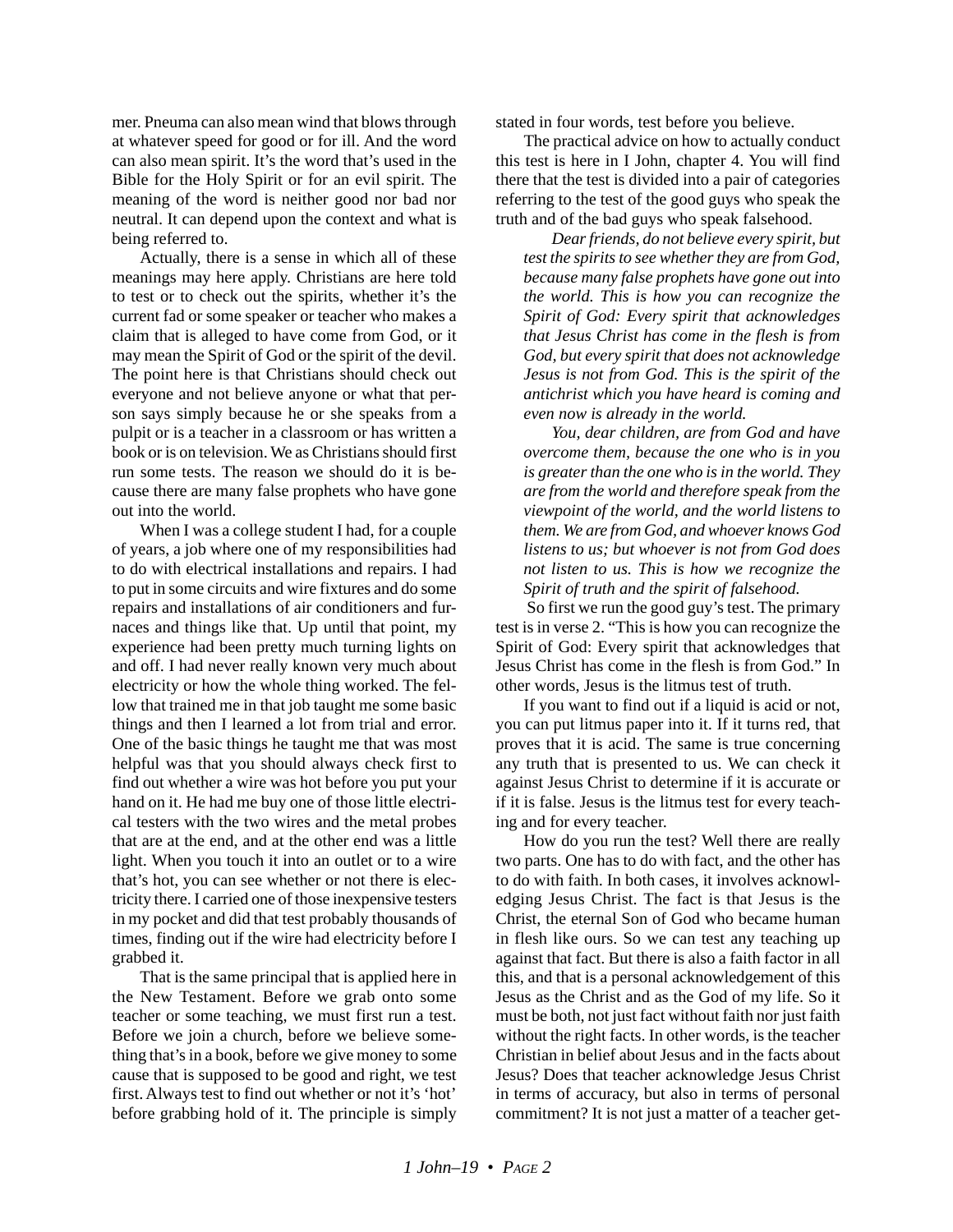ting the story straight, it is also a matter of whether or not that teacher has applied the truth of Jesus Christ to his or her life.

One of the earliest documents written by and for Christians after the conclusion of the New Testament was written right around the year AD 100 - the last book of the New Testament, the book of Revelation, having been written around AD 95. It was just a few years later that a book called the Didache, which means teaching, was written. The longer title

of it is The Teaching of the Twelve. It is a most fascinating and helpful document of Christian faith and order. From it we get a lot of insights

into the understanding that first century Christians had concerning the New Testament and what was appropriate in Christian faith. They faced the same issue that we face today, of who is the good guy and who is the bad guy and what is the truth and what is false.

In the Didache, number 11 and 12, we read two lines: First, "Not everyone who speaks in a spirit is a prophet." Now that's almost word for word what I John 4:1 says. But it's the next line I am particularly interested in: "He is only a prophet if he walks in the ways of the Lord." So they are further defining what it means to acknowledge Jesus Christ. The test of the teacher is right information, but the test of the teacher is also whether or not that teacher walks in the ways of the Lord.

Let's suppose that you walk into a church service or into some other meeting and someone is standing up teaching. You are not sure if what that person is saying is right or wrong. What you do is test the teacher and the teaching up against Jesus Christ and whether or not what is said is true and whether or not that teacher lives what is true and what is said. The test is passed—good. Then we move on.

In verse 6, the good guys do not only acknowledge Jesus but are also said to be from God. That is, they teach and they live in ways that are consistent with who God is and what God says. That is the most objective test there is in terms of the Bible. If someone starts spouting off all kinds of ideas that are based primarily upon personal experience, we need to beware because personal experience is not objective authoritative. People can tell you that they have experienced anything, and they do. But if we are going to base our faith on their personal experience rather than the authority of the word of God, then we are in significant danger.

Earlier in this century there was a pastor in Fort Worth, Texas, named J. Frank Norris. One day a woman got past the secretary and went into his study. As she walked in, she reached in her purse and took out a revolver, pulled back the hammer, and pointed it right across his desk at him. She explained that she had received in a dream an instruction from God that she should come that day to shoot and kill him.

> Norris, thinking far more quickly than I could under such circumstances, did not bat an eye. He looked her in the eye and said, "You are absolutely

right. God gave me the same dream. He told me that you would come here and shoot and kill me, but on Thursday. Today is Tuesday."

She thought for a moment and then released the hammer on the revolver and put it back in her purse and said, "You're right. I'll be back." And she walked out. True story. He called the authorities and she was arrested.

Now all of that is to say that people, by their own experience, can tell you anything, and they can tell you that it is from God. The question is whether it really is from God or not, and the only objective way we can test that is up against the objective authority of the scriptures.

You may hear all this and you say, "But how am I supposed to know?" There are people who teach wrong things, who spout off the Bible a great deal. In fact, many people who are heretical in their teaching are in fact very eloquent and very wise in the peppering of their speech with scripture quotations. And you say, "How am I supposed to know whether they are really speaking from God or really speaking from their own experience and their own authority?"

That is a continuing problem. So let's finish reading this "good guy test" in verse 6. "We are from God, and whoever knows God listens to us." The one who originally wrote this was John, one of the 12 disciples of Jesus. He was in the inner circle, closest to Jesus, and identified as Jesus' best and closest friend. So when he speaks, he speaks with a clear authority that was acknowledged. He also says that those who are Christians in the first century community listen to what he says and agree with him. In other words, other Christians listen to the good guys. We as individual Christians need to be extremely

*Jesus is the litmus test for every teaching*

*and for every teacher.*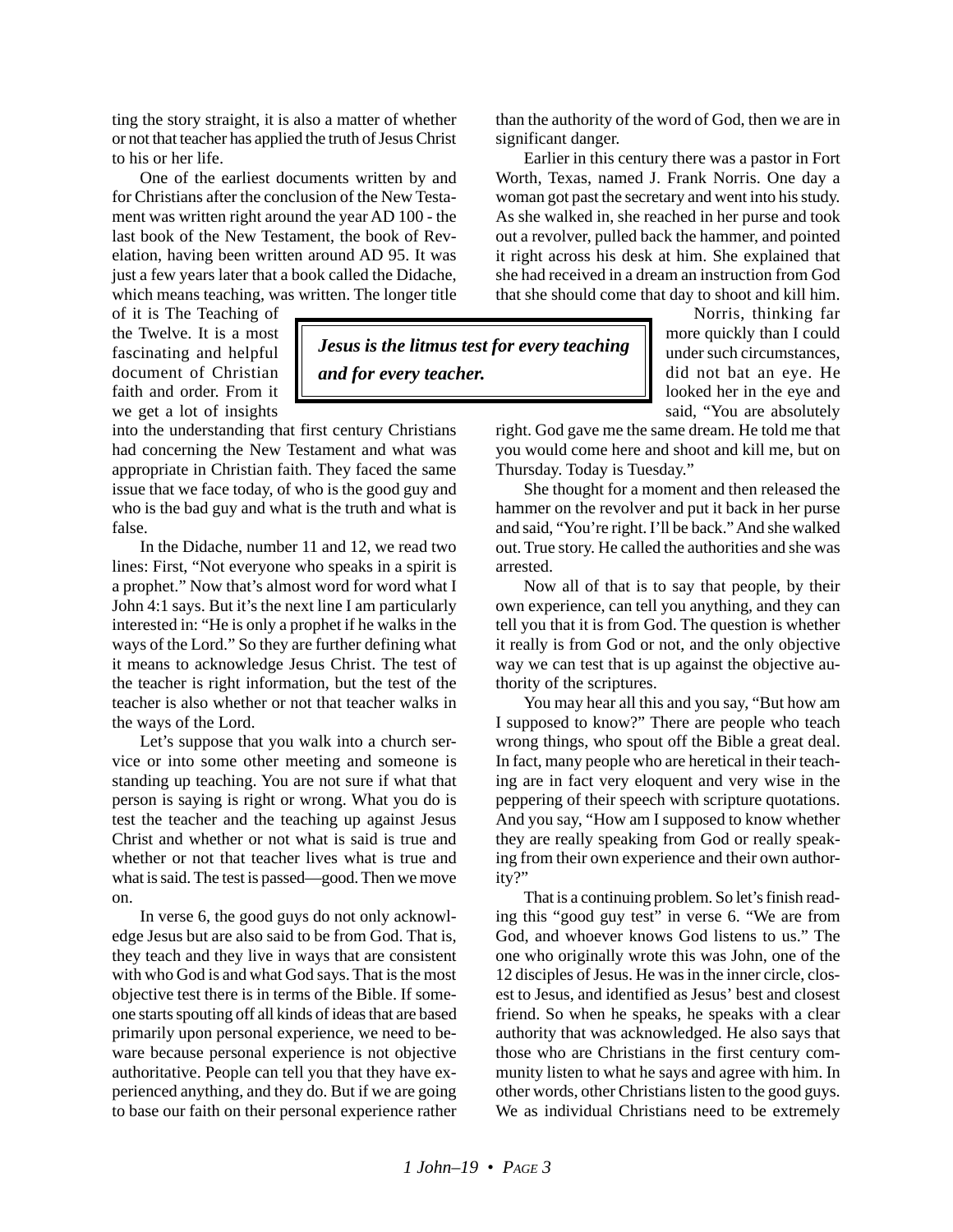cautious that we do not make unilateral and independent decisions concerning who is true and who is not. We need to look to others around us in the community of faith, those that we may know particularly well. We need to know what they believe and where they stand, and especially know whether they live in a way that is consistent with the teaching of the scripture. And if they give credence to a teacher that we may not be sure of, then that is a positive indication that that person then passed the test.

Suggesting that, I would guess that there are some of us who are uncomfortable with that test. We might say, "Can't all Christians be wrong? And what about the times when large numbers of people have been deceived? What about Jim Jones? He, at least initially, professed that he was speaking for the Bible and speaking for Jesus Christ, and yet he led these people off to something that was clearly contrary to the Bible and to cultic activities and eventually into suicidal death. So the test doesn't seem like a very good test. Actually, it is a very good test, for there are other Christians whom you know and whom you trust because you have had opportunity to observe them, I hope, over an extended period of time. They believe the Bible, they live the Christian life, and that makes their opinion very valuable and very significant in determining that if they listen, you should listen. But it's not a part of the test that stands alone.

Actually, I wish we could merge all of them together and understand them as a single test. For example, we have this teacher or this teaching and we say, "Does this teacher acknowledge Jesus Christ in terms of correct facts and personal faith? Does this teacher speak primarily from God rather than primarily from experience? Do other Christians I know to be credible also listen to this teacher and to this teaching?"

These tests are not exclusive, as if there are no others, for there are other tests within the Bible. They are not exhaustive; they are also not foolproof. What we need to do is understand the principle, and the principle is to test before we believe, rather than get hung up on the specific test.

Back when I was working with electrical repairs, if I inserted those two prongs into an outlet and it didn't light up, that would indicate that it wasn't hot. But, if I pulled it out and there were three-foot sparks that came out with it, I am smart enough to know that I shouldn't stick my finger in, regardless of the first test. What I need to do is recognize that the greater principle is that we should test all teaching before we believe, and these are some of the tests that are offered to us.

These same tests work on the bad guys, only in this case the litmus doesn't turn red. The results are very different. So in verse 3 it says, "Every spirit that does not acknowledge Jesus is not from God. This is the spirit of the antichrist, which you have heard is coming and even now is already in the world." There are a lot of false teachers who need to be tested about Jesus.

Like you, I have had representatives of various cults show up at my door. I try to be gracious and to represent Jesus Christ well. But I try also to bring the conversation around to what I consider to be the more important points, rather than let them control the conversation and its direction. I consider the most important point to be Jesus Christ. As soon as I possibly can, I graciously ask the question, "Who do you consider Jesus Christ to be?" I find that the representatives of these cults are often very well trained, and often very articulate. They begin with carefully chosen words. But I discover before long that they do not believe that Jesus is the Christ. They do not believe that he is God who has come in human flesh and who died on the cross to pay for human sin. I find rather quickly that they do not acknowledge Jesus as I acknowledge Jesus.

Now that is not meant in any way to say that they do not have a right to believe whatever they choose to believe, for indeed they do. However, their beliefs about Jesus are at enormous variance with the beliefs and the teaching of orthodox historic Christianity for 2,000 years, going back to roots in the scriptures themselves. The Bible here is rather blunt, that failure to rightly acknowledge Jesus makes someone antichrist, "anti" meaning opposite or opposed. As a Christian then, I cannot accept the teachings of anyone who is antichrist, opposite or opposed or against Jesus Christ.

The words that were first written here, 2,000 years back, were written not with the expectation that someone was going to ring a doorbell or knock at the door, they were written for the context of a local Christian church. And so that is the primary application to us. We need to be concerned about whether the truth is being taught within the context of the church, this church, Wooddale Church. If I, or anyone else, do not acknowledge Jesus Christ, don't believe what we say. It doesn't matter whether it is spoken from this pulpit or the podium of some classroom, in a hallway discussion, or as part of a small group that is somehow endorsed by Wooddale